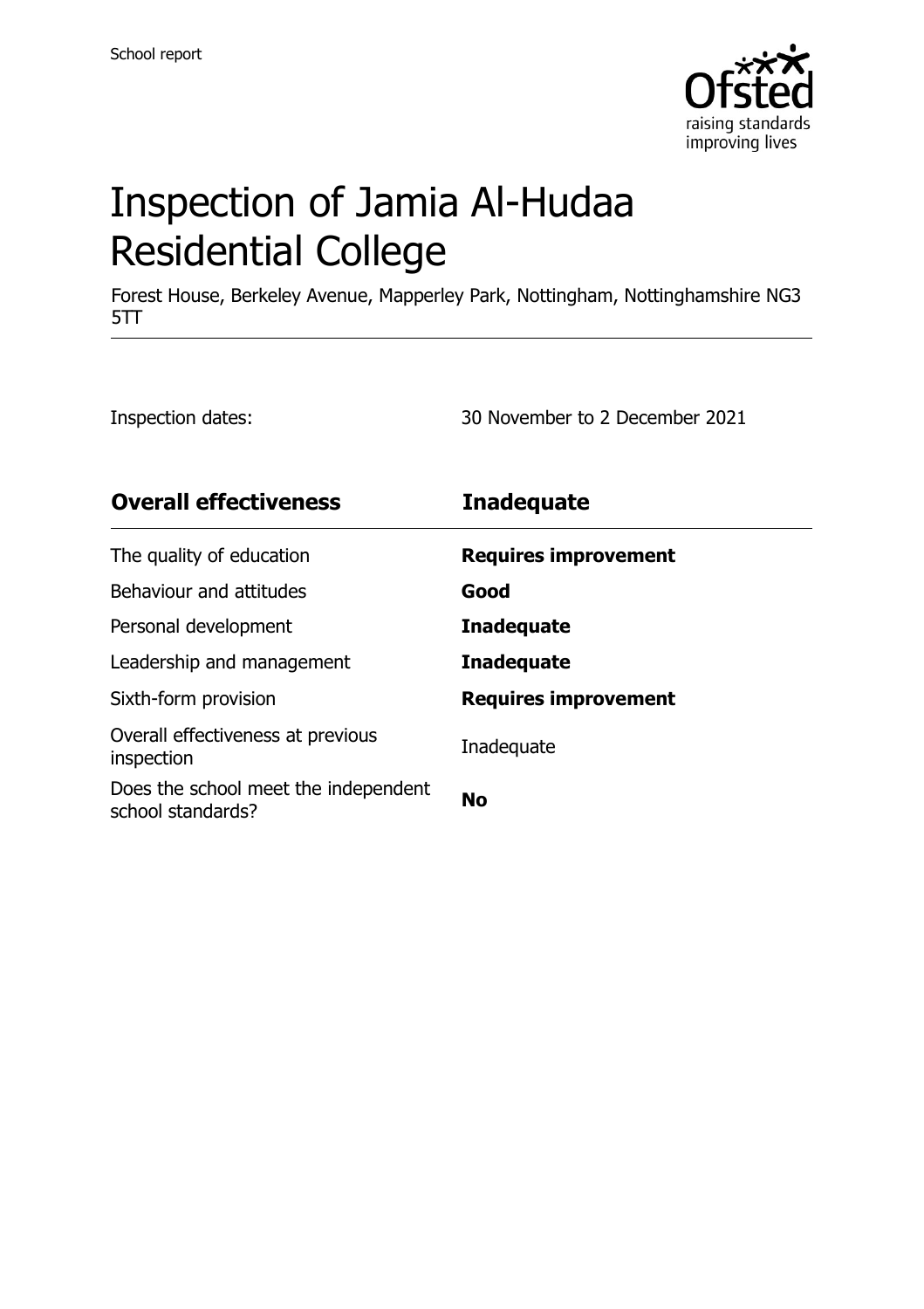

## **What is it like to attend this school?**

Pupils do not benefit from a rich set of experiences at this school. Pupils do not have many opportunities to experience life beyond the school gate. They have few chances to contribute to society or interact with the wider world. Pupils have too few opportunities to develop their creative skills. They are not adequately prepared for life in modern Britain.

Staff have high expectations of pupils' behaviour and academic success in core subjects, such as English, mathematics and science, and in the Islamic sciences curriculum. Pupils are keen to meet these expectations. They work hard and do well in their studies. Pupils say that they enjoy positive relationships with staff and each other. They say that staff treat them fairly. Pupils understand that there should be consequences when they do something wrong, and say that they 'don't want to get into trouble'. They appreciate earning rewards, and value the certificates they receive for doing well. Pupils believe in treating each other with respect, so bullying rarely happens. However, they are confident that staff would sort out any difficulties that did occur. Pupils feel safe in school. They would speak to a trusted adult if they had any concerns.

#### **What does the school do well and what does it need to do better?**

The curriculum provides pupils with limited opportunities. They do not have the opportunity to study creative or artistic subjects. In the sixth form, all students study an Islamic science curriculum. They do not have the opportunity to study other subjects unless they choose to study independently, in their own time.

The curriculums for the Islamic sciences, mathematics and science are ambitious and well planned. Teachers deliver these subjects well. Other subjects, including English, are less well planned. Leaders do not provide teachers with clear guidance. This means that individual teachers choose what pupils should learn. Despite these weaknesses in leadership, there are strengths in the delivery of these subjects. Pupils develop effective communication skills through Bazm and English lessons. For example, Year 8 pupils were engaged in a lively debate in an English lesson. They spoke articulately and with confidence. Pupils achieve well in English, mathematics and science examinations, and in the Islamic sciences.

Teachers have good subject knowledge. They check what pupils know and can do. They correct errors and help pupils rectify misconceptions. Pupils develop detailed knowledge and skills in most subjects that they study.

Leaders do not promote pupils' personal development well. This includes students in the sixth form. Pupils are not sufficiently prepared for life in modern Britain. The personal, social and health education (PSHE) curriculum is poorly planned. Leaders have not followed the statutory guidance issued by the Secretary of State about relationships and sex education (RSE) and health education. Pupils do not learn enough about healthy relationships. They also do not learn enough about different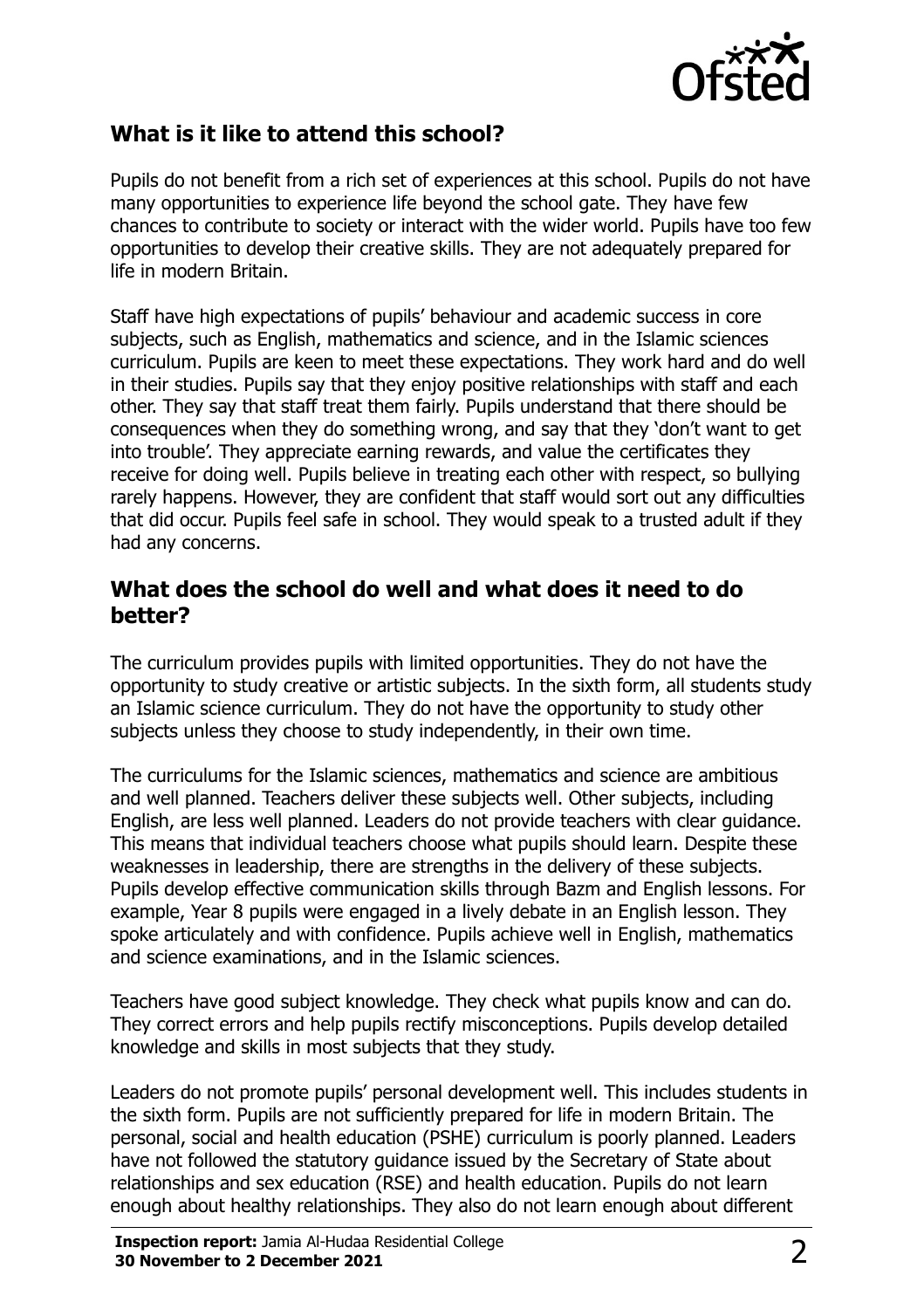

types of relationships. Pupils only learn about heterosexual relationships and marriage. They do not learn about harmful sexual behaviour, consent and respect.

Leaders do not provide pupils with enough opportunities to interact with the world beyond the school gate. Pupils told inspectors that staff had taken them to visit the park, where, as one said, they were 'allowed to play and enjoy the fresh air'. Some pupils had also been to a local shop. Older pupils recall having seen deer on a visit to a stately home in the past but could not recollect any recent, meaningful experiences. Leaders do not have any plans to improve this aspect of the school's provision.

Leaders have not ensured that pupils, including students in the sixth form, receive high-quality, impartial careers education. Pupils can recall being told about apprenticeships, but they do not know enough about the variety of options available to them as their next steps. Teachers refer to some aspects of work-related learning through the Islamic curriculum, but pupils do not experience meaningful encounters with the world of work.

The atmosphere around school is calm and orderly. Pupils' conduct is good. They are polite and courteous. For example, several pupils greeted inspectors and held open doors for them as they moved about the school. In lessons, pupils are respectful of their teachers and one another. There is no low-level disruption. Pupils are encouraged to reflect on their behaviour for minor misdemeanours. They accept sanctions for misbehaviour. Pupils work hard. They are keen to meet leaders' high expectations of conduct and effort.

Some leaders, including senior leaders, do not have the knowledge and skills necessary to be effective in their roles. Those responsible for governance do not have sufficient oversight of the school's work. They do not hold leaders to account. They do not recognise the school's weaknesses. For example, they have not identified the considerable weaknesses in leaders' work to promote pupils' personal development. Some of the school's weaknesses, for example the lack of creative education and the lack of opportunities for pupils to interact with the outside world, have been identified as areas needing improvement at previous inspections. The proprietor has not ensured that these weaknesses have been addressed.

At the start of the inspection, some independent school standards in relation to site maintenance were unmet. Leaders took action so that these standards were met by the end of the inspection. Ofsted has been made aware of some parents' concerns regarding the cleanliness of the school accommodation. Inspectors did not find evidence of this. The building is maintained to a reasonable standard.

The school complies with schedule 10 of the Equality Act 2010. The school's safeguarding policy is available on the school's website.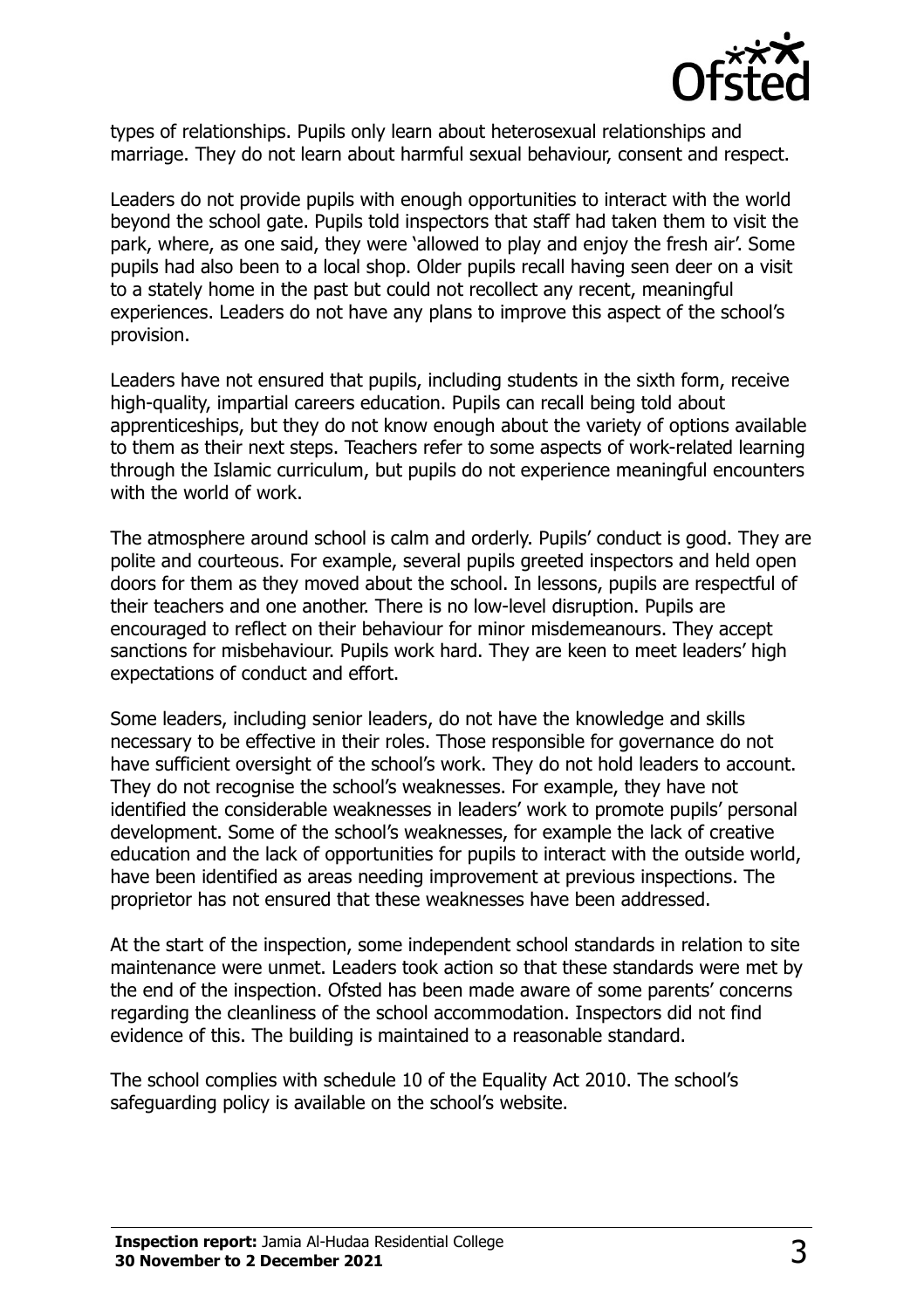

# **Safeguarding**

The arrangements for safeguarding are effective.

Staff know all pupils very well. The school's work supports pupils' safety and wellbeing so that potential safeguarding issues are avoided. Staff are able to spot signs that a pupil may be at risk of harm. They provide support in a timely manner.

Staff receive up-to-date training. They know how to share concerns and are aware of risks that pupils may face. Staff recognise their safeguarding duties, such as their legal responsibility to report concerns about female genital mutilation.

Pupils learn some aspects of how to keep themselves safe. For example, they learn about the potential dangers of the internet, and the importance of maintaining a healthy diet. Other aspects, such as healthy and safe relationships, are less well covered.

## **What does the school need to do to improve?**

#### **(Information for the school and the proprietor)**

- Some senior leaders do not have the knowledge or skills to bring about the necessary improvements to the school's provision. Leaders have not taken action to address issues that have been identified in previous inspections. They have not ensured that the independent school standards are met in full. The proprietor must ensure that senior leaders have the skills and knowledge to ensure that the independent school standards are met consistently, so that they provide a good quality of education consistently and promote pupils' personal development effectively.
- The proprietor does not have sufficient oversight of the school's work. The proprietor is not aware of the weaknesses in the school's provision. The proprietor should ensure that systems are in place to monitor the quality of leaders' work and hold leaders to account effectively, so that the independent school standards are met consistently.
- Leaders have not ensured that the school's curriculum is comparable to the ambition and breadth of the national curriculum. Pupils do not receive enough experiences in aesthetic and creative education. Leaders should ensure that pupils have opportunities to develop their knowledge and skills in creative subjects.
- Leaders have not ensured that the curriculum is well planned in all subjects. They do not provide clear guidance to teachers in deciding curriculum content. Leaders should ensure that planning in all subjects identifies the key knowledge that pupils should learn and by when, enabling pupils to build on prior knowledge and providing opportunities for pupils to revise subject content so that they know and remember more over time.
- The PSHE curriculum and opportunities for pupils' personal development are poorly planned. Pupils do not have enough meaningful experiences to prepare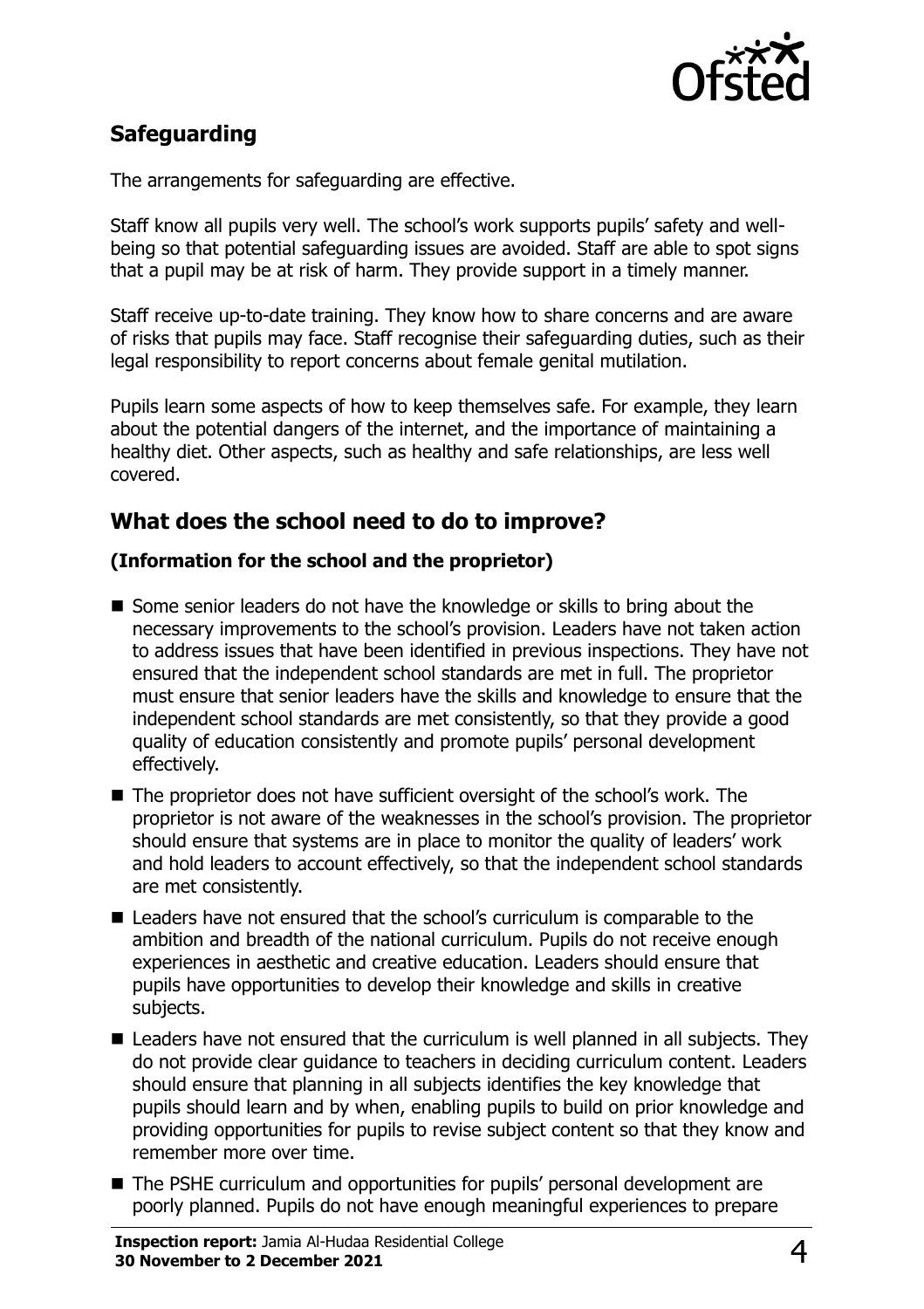

them for life in modern Britain. Insufficient time is allocated to the teaching of PSHE. Pupils do not gain enough knowledge about issues that affect their personal development. This leaves them ill prepared for life in modern Britain. Leaders must make sure that the school makes adequate provision for all aspects of pupils' personal development and ensures that they are well prepared for life in modern Britain.

- The curriculum does not adequately cover the requirements of the RSE statutory guidance. Leaders must ensure that the RSE curriculum covers all elements of the statutory guidance in an age-appropriate way for all pupils, including those in the sixth form.
- $\blacksquare$  Pupils do not have sufficient opportunities to interact with the local community. They are not able to contribute positively to the lives of those living and working in the locality and to society more widely. Leaders should ensure that all pupils benefit from a rich range of experiences that develop their understanding of how to make a positive contribution to society.
- Careers education, advice and quidance are limited. Pupils have a limited understanding of the world of work and the careers they might pursue. Leaders should ensure that pupils are provided with high-quality, unbiased education about the range of options available to them.

## **How can I feed back my views?**

You can use [Ofsted Parent View](http://parentview.ofsted.gov.uk/) to give Ofsted your opinion on your child's school, or to find out what other parents and carers think. We use information from Ofsted Parent View when deciding which schools to inspect, when to inspect them and as part of their inspection.

The Department for Education has further quidance on how to complain about a school.

If you are the provider and you are not happy with the inspection or the report, you can [complain to Ofsted.](http://www.gov.uk/complain-ofsted-report)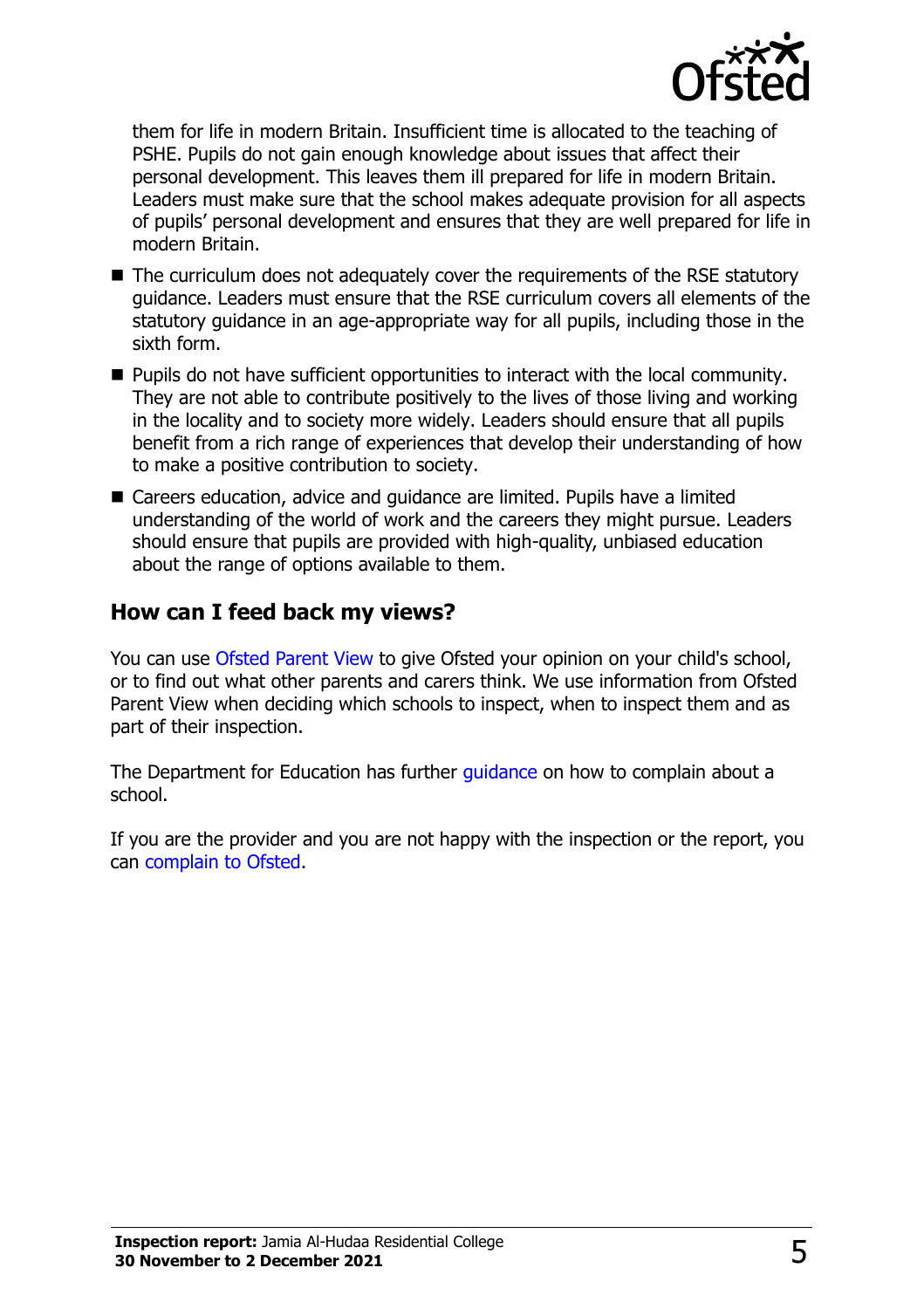

# **School details**

| Unique reference number                       | 131119                      |
|-----------------------------------------------|-----------------------------|
| <b>DfE registration number</b>                | 892/6012                    |
| <b>Local authority</b>                        | Nottingham                  |
| <b>Inspection number</b>                      | 10194715                    |
| <b>Type of school</b>                         | Other independent school    |
| <b>School category</b>                        | Independent boarding school |
| <b>Age range of pupils</b>                    | 11 to 19                    |
| <b>Gender of pupils</b>                       | Girls                       |
| Gender of pupils in the sixth form            | Girls                       |
| Number of pupils on the school roll           | 156                         |
| Of which, number on roll in the<br>sixth form | 49                          |
| <b>Number of part-time pupils</b>             | 0                           |
| <b>Proprietor</b>                             | The Madni Trust             |
| <b>Chair</b>                                  | <b>Akhtar Ghouri</b>        |
| <b>Headteacher</b>                            | Maha Abu-Taha               |
| <b>Annual fees (day pupils)</b>               | £0 to £4,100                |
| <b>Telephone number</b>                       | 0115 969 0800               |
| <b>Website</b>                                | www.jamiaalhudaa.com        |
| <b>Email address</b>                          | admin@jamiaalhudaa.com      |
| Date of previous inspection                   | 4 to 6 December 2018        |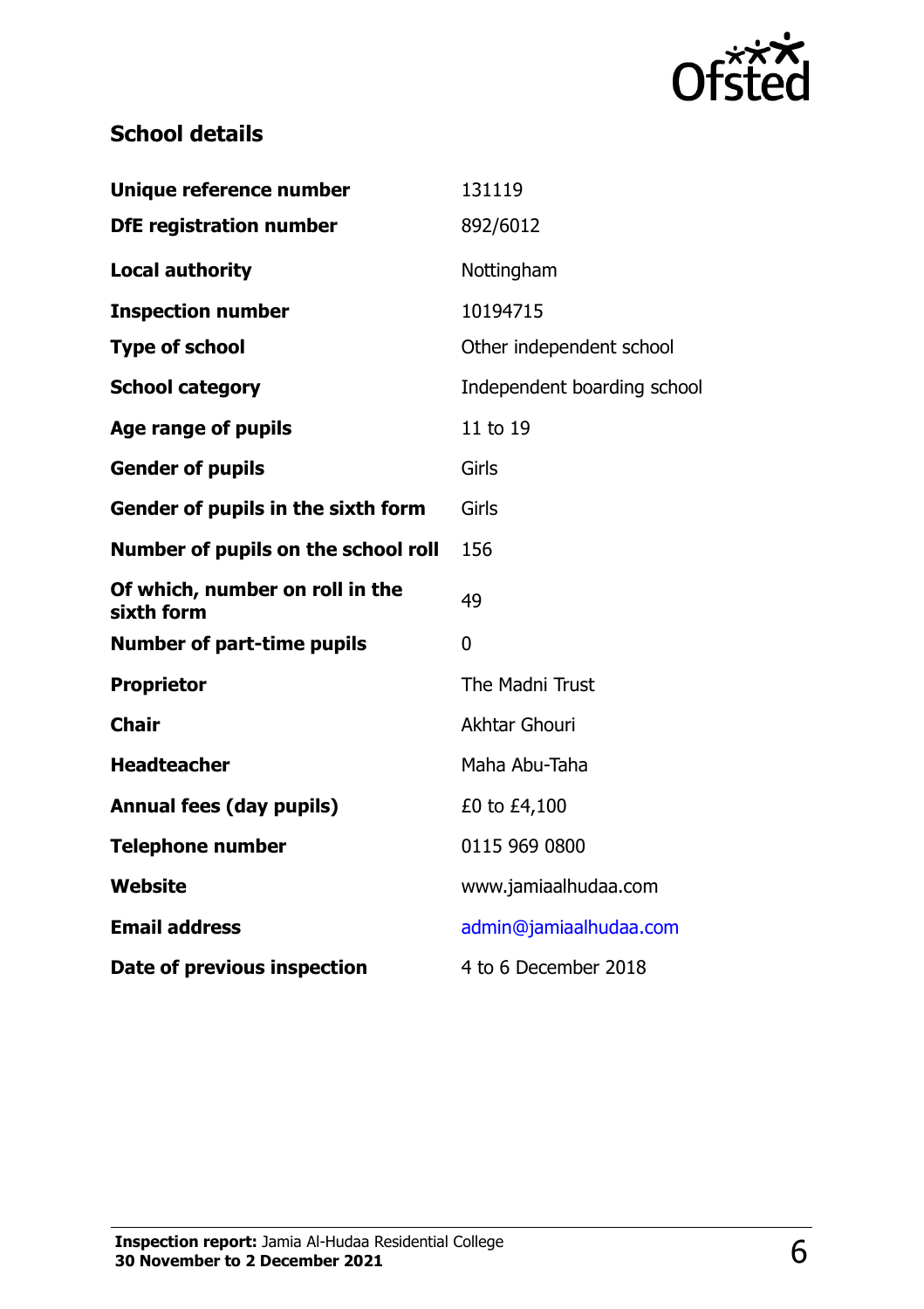

## **Information about this school**

- Jamia Al-Hudaa is situated in Nottingham and is part of The Madni Trust, a registered charity.
- Jamia Al-Hudaa is an independent school which is registered to provide day and boarding education for girls aged 11 to 19 years. The boarding provision is housed in a building attached to the school.
- $\blacksquare$  The school is registered to admit up to 205 pupils. It currently has 156 full-time pupils on roll.
- The school does not use the services of any alternative providers.
- **Parents make a contribution to the annual fees, according to their ability to pay.**
- The school's last standard inspection took place in December 2018. Progress monitoring inspections took place on 18 June 2019 and 13 October 2020.

## **Information about this inspection**

Inspectors carried out this inspection under section 109(1) and (2) of the Education and Skills Act 2008. The purpose of the inspection is to advise the Secretary of State for Education about the school's suitability for continued registration as an independent school.

The school has failed to meet the independent school standards. These are the requirements set out in the schedule to the Education (Independent School Standards) Regulations 2014.

- This was the first routine inspection the school received since the COVID-19 pandemic began. Inspectors discussed the impact of the pandemic with the school leaders and have taken that into account in their evaluation.
- $\blacksquare$  The headteacher was absent throughout the inspection.
- **Inspectors met the proprietor, the head of education and other senior leaders.**
- Inspectors carried out deep dives in these subjects: mathematics, science, English and PSHE. For each deep dive, inspectors met with subject leaders, reviewed curriculum plans, looked at pupils' work, visited lessons and spoke with staff and pupils.
- The lead inspector met with the designated leader of safeguarding. Inspectors spoke to staff and pupils about their understanding of safeguarding matters. The lead inspector reviewed the school's safeguarding policy and other related policies. The lead inspector scrutinised the school's single central record of preemployment checks related to the suitability of adults working with children, and the school's child protection records.
- An inspector met with the secretary to discuss the school's systems for monitoring attendance and to review the school's attendance records.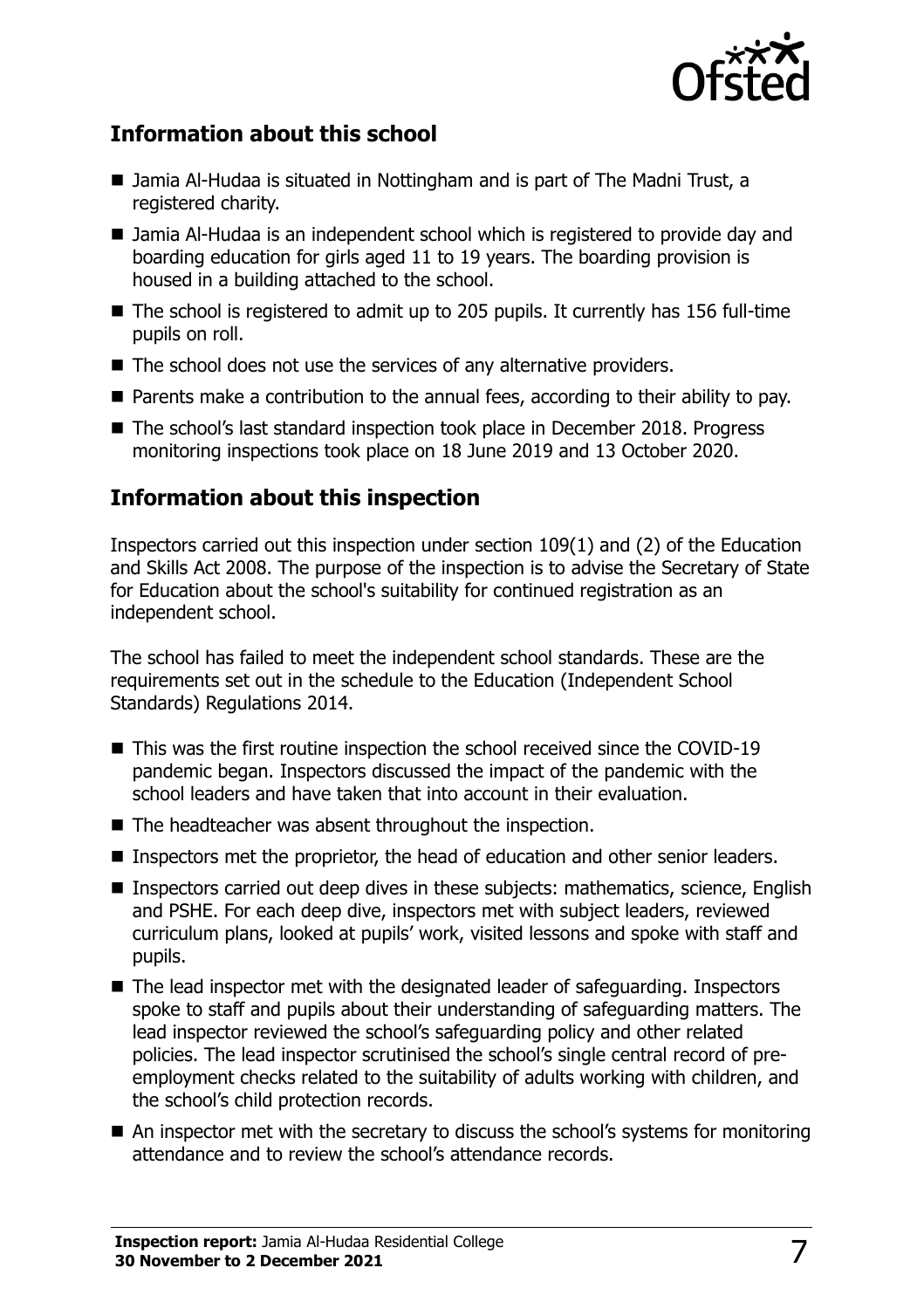

■ The lead inspector toured the school site to check the school's compliance with the independent school standards.

#### **Inspection team**

Deborah Mosley, lead inspector Her Majesty's Inspector

Stephen Long **Contract Contract Contract Contract Contract Contract Contract Contract Contract Contract Contract Contract Contract Contract Contract Contract Contract Contract Contract Contract Contract Contract Contract C**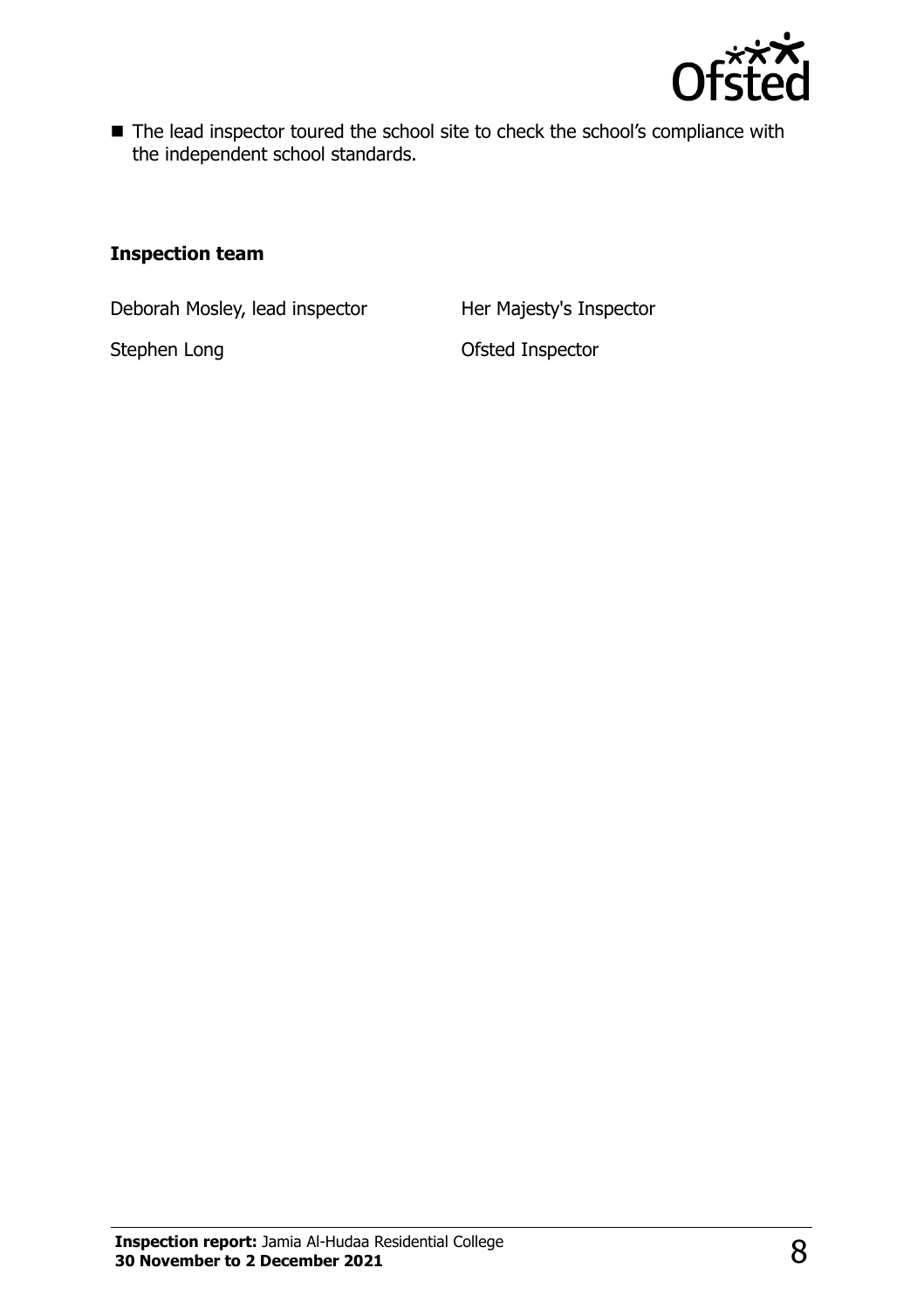

# **Annex. Compliance with regulatory requirements**

#### **The school failed to meet the following independent school standards**

#### **Part 1. Quality of education provided**

- $\blacksquare$  2(1) The standard in this paragraph is met if-
- 2(2) For the purposes of paragraph (2)(1)(a), the matters are-
- 2(2)(a) full-time supervised education for pupils of compulsory school age (construed in accordance with section 8 of the Education Act 1996), which gives pupils experience in linguistic, mathematical, scientific, technological, human and social, physical and aesthetic and creative education;
- 2(2)(e) for pupils receiving secondary education, access to accurate, up-to-date careers guidance that-
- 2(2)(e)(i) is presented in an impartial manner;
- 2(2)(e)(ii) enables them to make informed choices about a broad range of career options; and
- 2(2)(e)(iii) helps to encourage them to fulfil their potential;
- 2(2)(g) where the school has pupils above compulsory school age, a programme of activities which is appropriate to their needs;
- 2(2)(i) effective preparation of pupils for the opportunities, responsibilities and experiences of life in British society.
- 2A(1) The standard in this paragraph is met if the proprietor–
- 2A(1)(b) ensures that every registered pupil who is provided with secondary education at the school is provided with relationships and sex education, except in so far as the pupil is excused as mentioned in sub-paragraph (2),
- 2A(1)(d) in making arrangements for the purposes of paragraphs (a), (b) or (c), has regard to any guidance under section 80A of the Education Act 2002 that applies in relation to the provision of education by maintained schools.

#### **Part 2. Spiritual, moral, social and cultural development of pupils**

- 5(b) ensures that principles are actively promoted which-
- 5(b)(iii) encourage pupils to accept responsibility for their behaviour, show initiative and understand how they can contribute positively to the lives of those living and working in the locality in which the school is situated and to society more widely.

#### **Part 6. Provision of information**

- $\blacksquare$  32(1) The standard about the provision of information by the school is met if the proprietor ensures that-
- 32(1)(d) following an inspection under section 108 or 109 of the 2008 Act, a copy of the report of the inspection (if it has been sent to the proprietor) is published and maintained on the school's internet website, and provided to the parents of each registered pupil, by any date specified by the body who conducted the inspection;